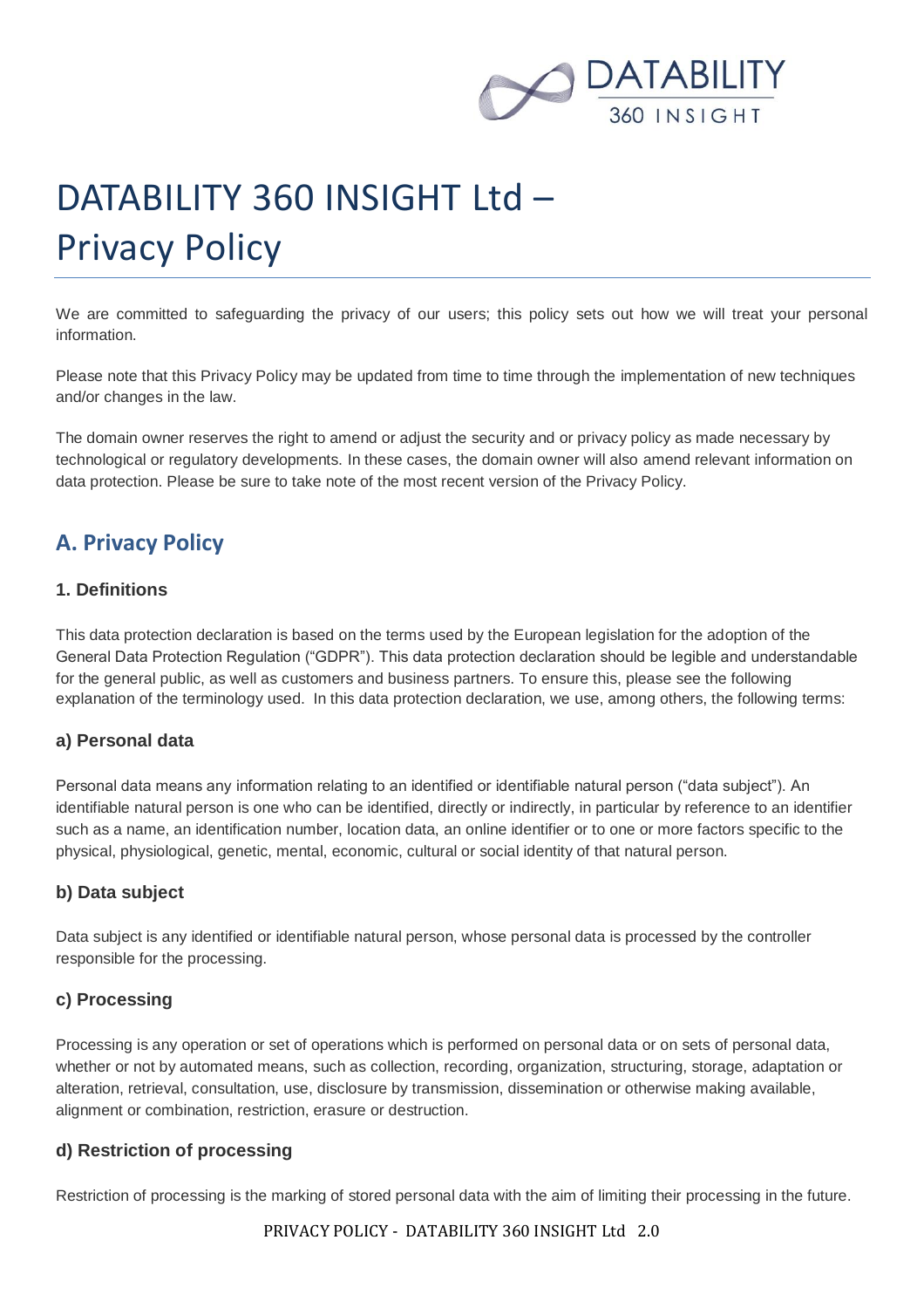

# **e) Profiling**

Profiling means any form of automated processing of personal data consisting of the use of personal data to evaluate certain personal aspects relating to a natural person, in particular to analyse or predict aspects concerning that natural person's performance at work, economic situation, health, personal preferences, interests, reliability, behaviour, location or movements.

## **f) Controller or controller responsible for the processing**

Controller or controller responsible for the processing is the natural or legal person, public authority, agency or other body which, alone or jointly with others, determines the purposes and means of the processing of personal data; where the purposes and means of such processing are determined by Union or Member State law, the controller or the specific criteria for its nomination may be provided for by Union or Member State law.

## **g) Processor**

Processor is a natural or legal person, public authority, agency or other body which processes personal data on behalf of the controller.

## **h) Recipient**

Recipient is a natural or legal person, public authority, agency or another body, to which the personal data are disclosed, whether a third party or not. However, public authorities which may receive personal data in the framework of a particular inquiry in accordance with Union or Member State law shall not be regarded as recipients; the processing of those data by those public authorities shall be in compliance with the applicable data protection rules according to the purposes of the processing.

#### **i) Third party**

Third party is a natural or legal person, public authority, agency or body other than the data subject, controller, processor and persons who, under the direct authority of the controller or processor, are authorized to process personal data.

# **j) Consent**

Consent of the data subject is any freely given, specific, informed and unambiguous indication of the data subject's wishes by which he or she, by a statement or by a clear affirmative action, signifies agreement to the processing of personal data relating to him or her.

# **2. Contact Details of the Controller**

In case of questions or comments concerning this Privacy Policy, please contact the person and/or company by e-mail or by post to the contact data listed below.

#### **3. Processor**

In some cases, external service providers may be used who are bound by instructions to process your data. These are carefully selected, commissioned and regularly checked. The contracts are based on data processing agreements in accordance with Art. 28 GDPR. The processor does not process the data independently for his own purposes. This website is being generated dynamically as per request of the controller by: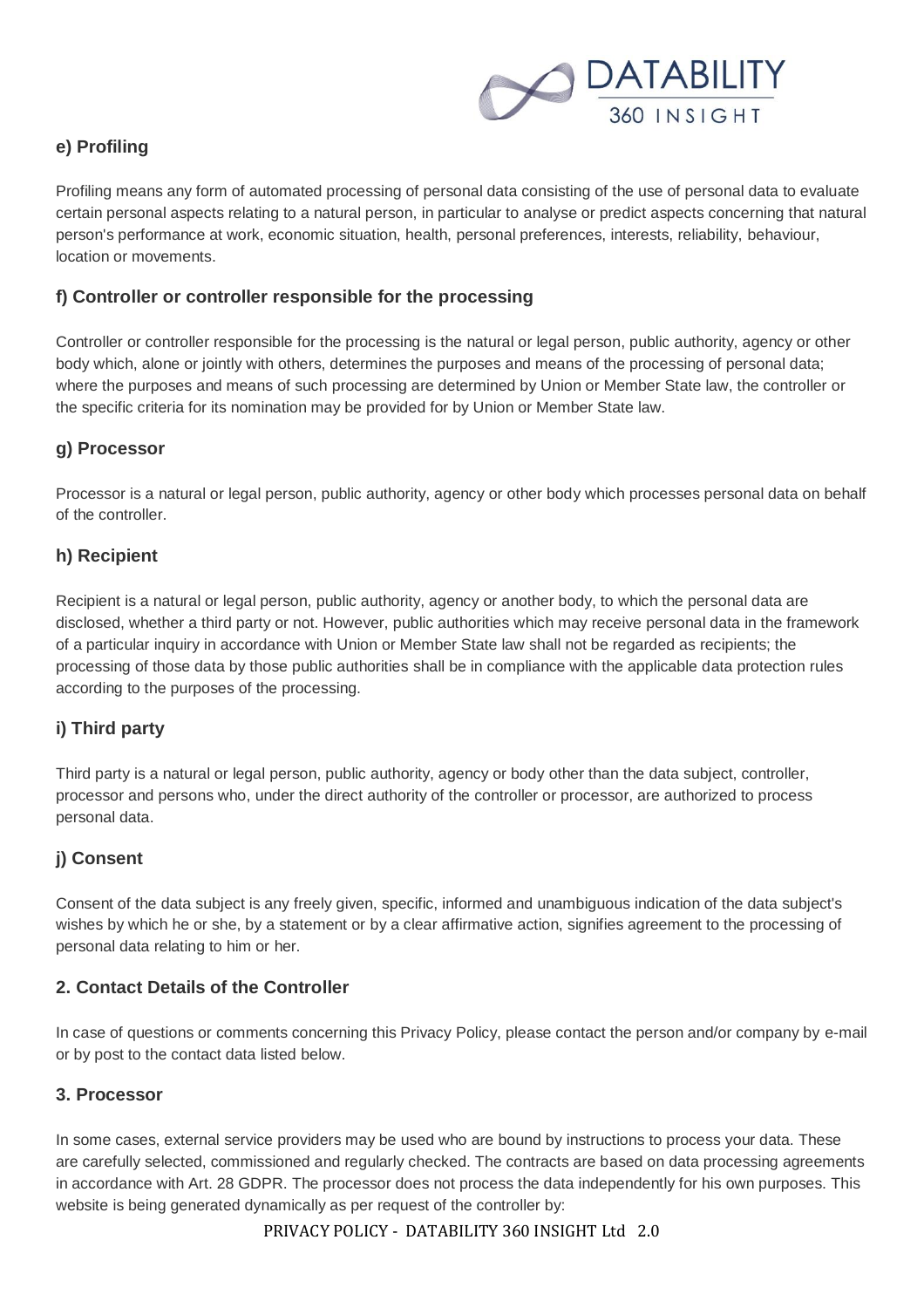

DATABILITY 360 INSIGHT LTD

Email: [enquiries@datability360.com](mailto:enquiries@datability360.com)

Website: [www.datability360.com](http://www.datability360.com/)

# **4. Legal Basis for Processing of Your Data**

If the legal basis is not listed in the Privacy Policy, the following applies:

- Insofar as the data subject provides consent for processing, Art. 6 para. 1 sentence 1 lit. a) GDPR is the legal basis;
	- In case of processing of personal data necessary for the fulfilment of a contract, the legal basis is Art. 6 para. 1 sentence 1 lit. b) GDPR;
- Insofar as processing of personal data is necessary for the fulfilment of a legal obligation, the legal basis is Art. 6 para. 1 sentence 1 lit. c) GDPR;
- In the event that vital interests of the data subject or of another natural person require a processing of personal data, the legal basis is Art. 6 para. 1 sentence 1 lit. d) GDPR;
- If processing is necessary to safeguard legitimate interests of our company or of a third party and if the interests, basic rights, and basic freedoms of the data subject do not outweigh these legitimate interests, the legal basis for processing is Art. 6 para. 1 sentence 1 lit. f) GDPR.

# **5. Retention periods**

The data processed by DATABILITY 360 INSIGHT LTD is erased or its processing is restricted in compliance with statutory requirements, in particular Art. 17 and 18 GDPR. Unless expressly stated otherwise within the scope of this Privacy Policy, DATABILITY 360 INSIGHT LTD erase stored data as soon as such is no longer required for the intended purpose. Data will be retained beyond the time at which the purpose ends only if such data is necessary for other, legally permissible purposes or if the data must continue to be retained due to statutory retention periods. In these cases, processing is restricted, i.e. it is blocked, and will not be processed for other purposes.

# **6. Server log data**

The website collects a series of general data and information when a data subject or automated system calls up the website. This general data and information are stored in the server log files. This includes:

- the browser types and versions used;
- the operating system used by the accessing system;
- the website from which an accessing system reaches our website (so-called referrers);
- the sub-websites:
- the date and time of access to the Internet site;
- an Internet protocol address (IP address);
- the Internet service provider of the accessing system, and
- any other similar data and information that may be used in the event of attacks on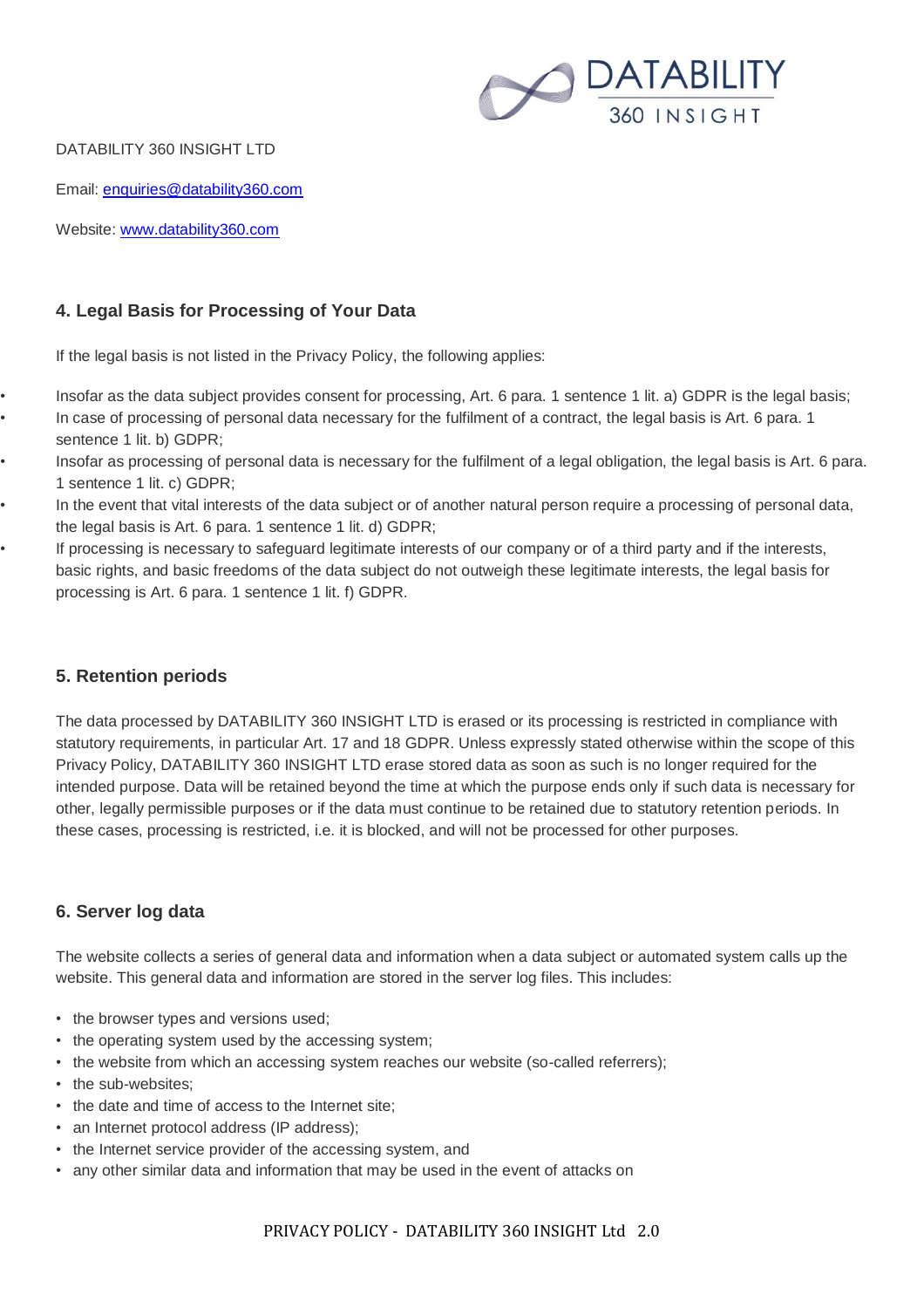

# **7. Rights of the data subject**

Pursuant to statutory provisions, you can assert the following rights vis-à-vis the data processing controller free of charge:

- Right to access by the data subject (Art. 15 GDPR);
- Right to rectification and erasure (Art. 16 and Art. 17 GDPR);
- Right to restriction of processing (Art. 18 GDPR);
- Right to data portability (Art. 20 GDPR);
- Right to object (Art. 21 GDPR).

You also have the right to complain to a data protection supervisory authority concerning the controller's processing of your personal data.

#### **8. Links to third-party websites**

The website may contain links to third-party websites. If you follow a link to one of these websites, please note that these offers have their own data protection policies and that the domain owner is not controller for such processing. Please review each privacy policy before disclosing personal information to those controllers.

# **B. Cookies**

This website uses cookies, which are small text files that, within the scope of your visit to this website, are transmitted from third party servers employed by DATABILITY 360 INSIGHT to your browser and are stored by your browser on your computer for later retrieval. You yourself can determine, through settings in your browser, the extent to which cookies can be placed and retrieved. If the data subject deactivates the setting of cookies in the Internet browser used, not all functions of the website may be entirely usable. Cookies are used to make the website more userfriendly (so-called "Necessary Cookie"). Without the use of these cookies, the number of unique users on the website cannot be determined, or provide you with certain functions. In addition, cookies are also used for the website presence, which, for example, allows surfing behaviour to be analysed. If cookies are used beyond this, they are expressly mentioned below. Legal basis for the use of cookies is Art. 6 para. 1 sentence 1 lit. f) GDPR unless specified otherwise.

# **9. Collection of Personal Data**

We may collect, store and use the following kinds of personal data:

(a) information about your computer and about your visits to, and use of websites and applications owned by DATABILITY 360 INSIGHT Ltd. Details include your IP address, geographical location, browser type, referral source, length of visit and number of page views;

(b) information that you provide to us for the purpose of registering with us (including your name, email address, telephone number, postal address, and company details); Details relating to any transactions carried out between you and Agility Business Innovation Ltd.

(c) operational data submitted which may include employee details, product specifications & operational performance.

(d) information that you provide to us for the purpose of subscribing to our services, email notifications and/or newsletters; and

(e) any other information that you choose to send to us.